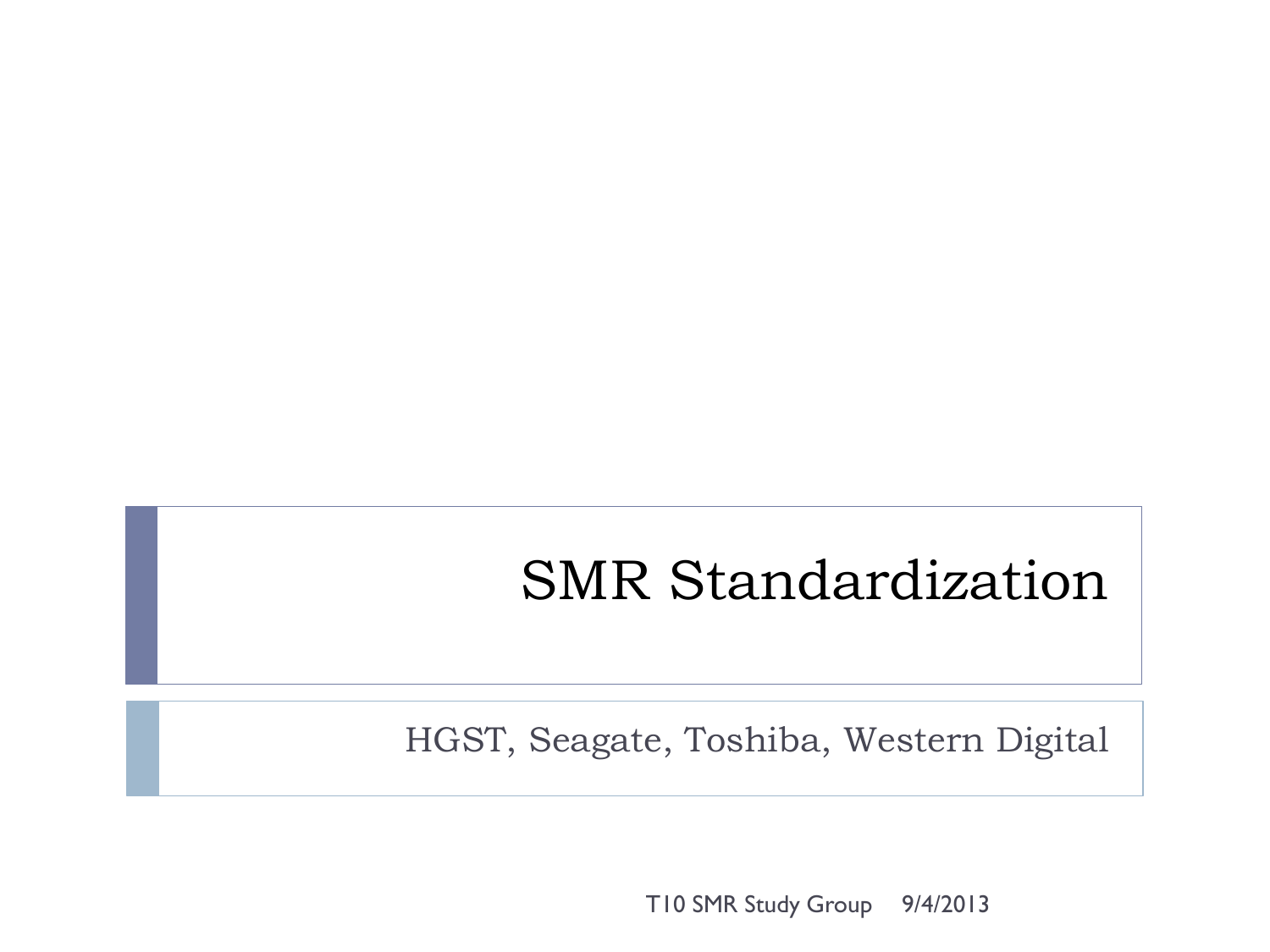# Introduction

- Intimepolymic The drive industry is introducing a new areal density enabling technology called Shingled Magnetic Recording.
- ▶ This technology alters the throughput and response time behavior of IO, especially random writes.
- ▶ To optimize the IO behavior of SMR drives, the drive industry is pursuing a couple of proposals to submit to the standardization bodies.
- Storage industry feedback is being solicited on these proposals.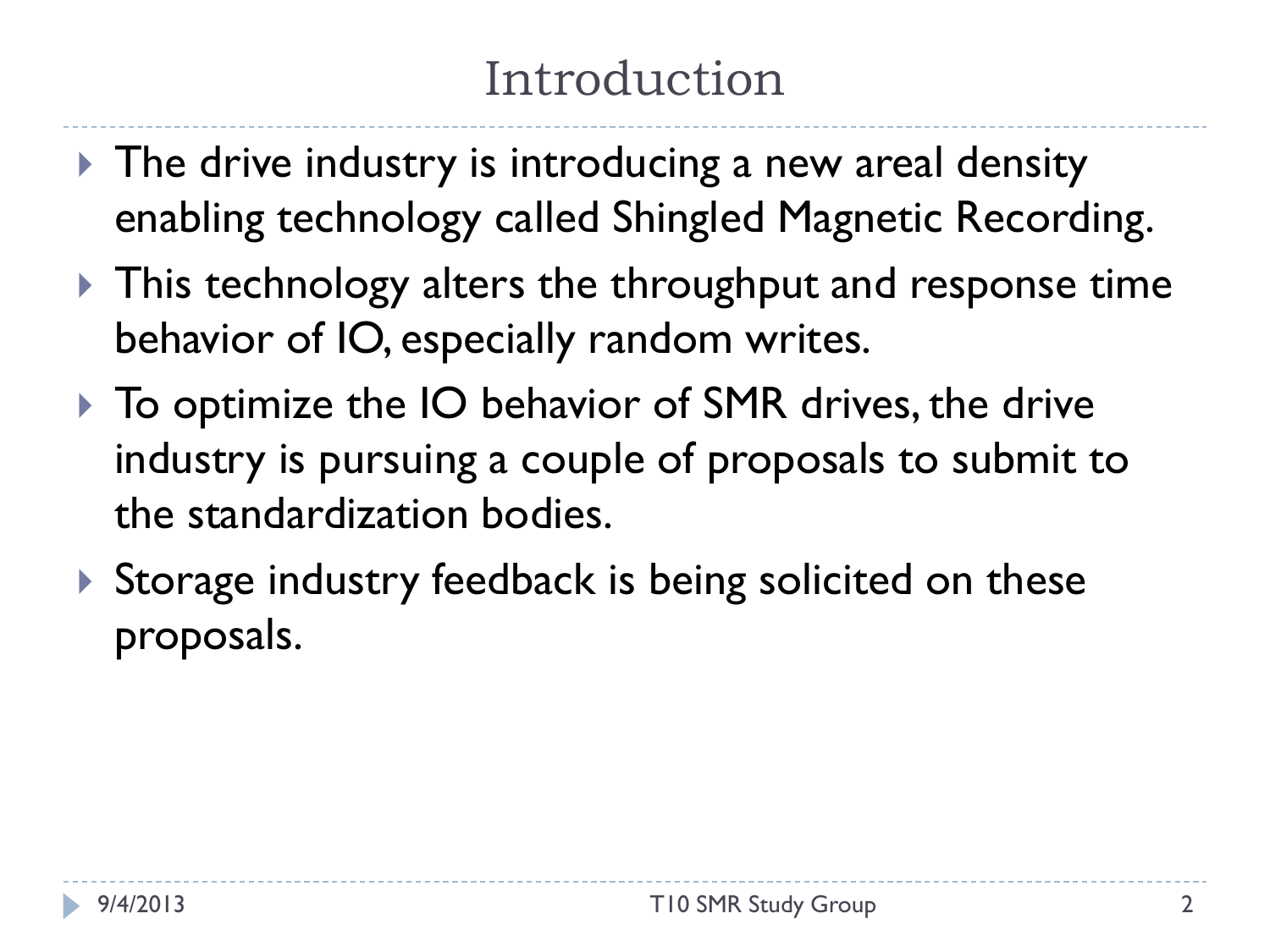## Magnetic Recording System Technologies

**New recording system technologies are needed to keep the HDD industry on its historical track of delivering capacity improvements over time**



*Y. Shiroishi, Intermag 2009, FA-01*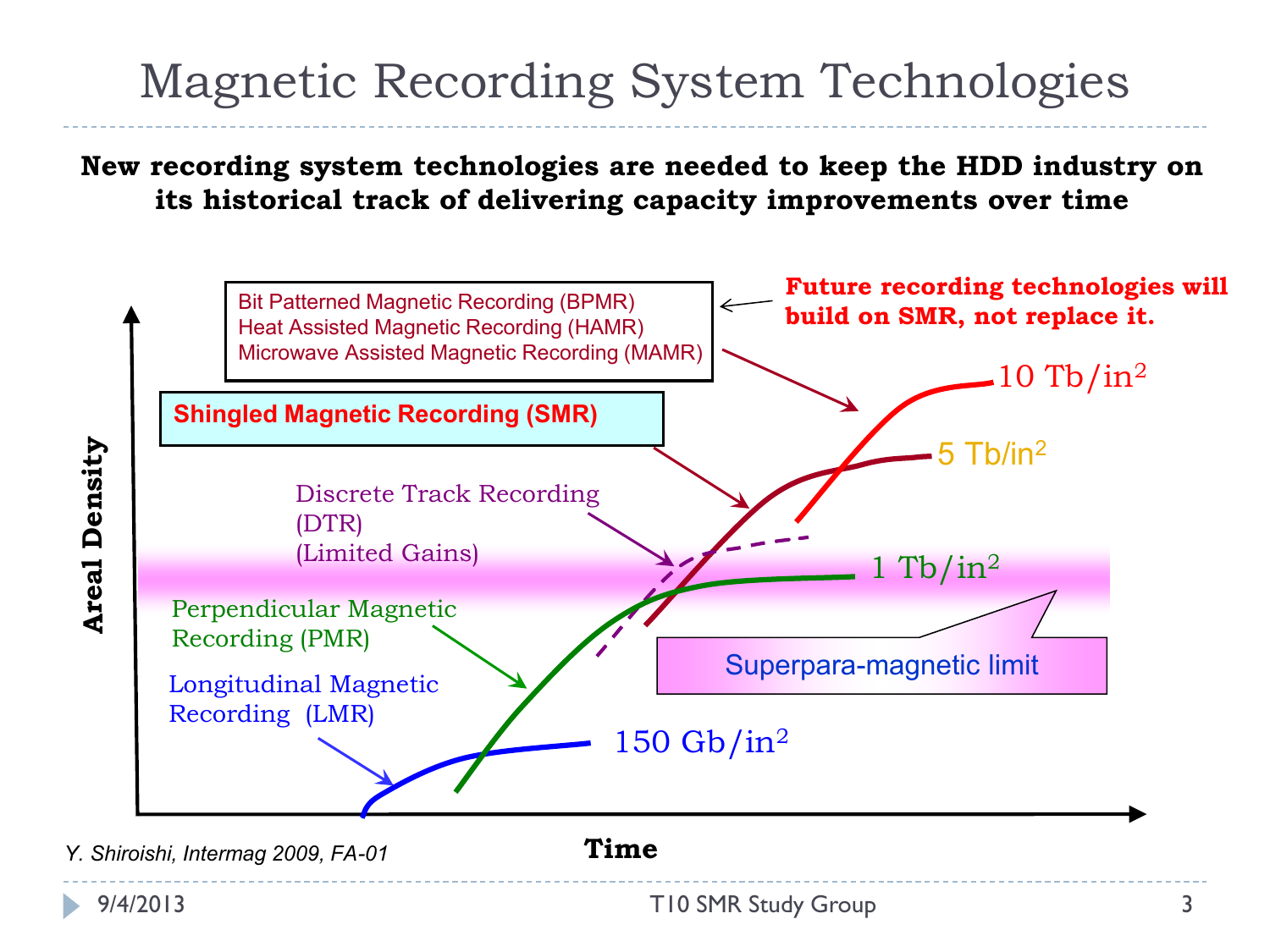# What is Shingled Magnetic Recording (SMR)?

SMR write head geometry extends well beyond the track pitch in order to generate the field necessary for recording. Tracks are written sequentially in an overlapping manner forming a pattern similar to shingles on a roof.



SMR Constraint: Rewriting a given track will damage one or more subsequent tracks.

*Wood, Williams, et al., IEEE TRANSACTIONS ON MAGNETICS, VOL. 45, NO. 2, FEBRUARY 2009*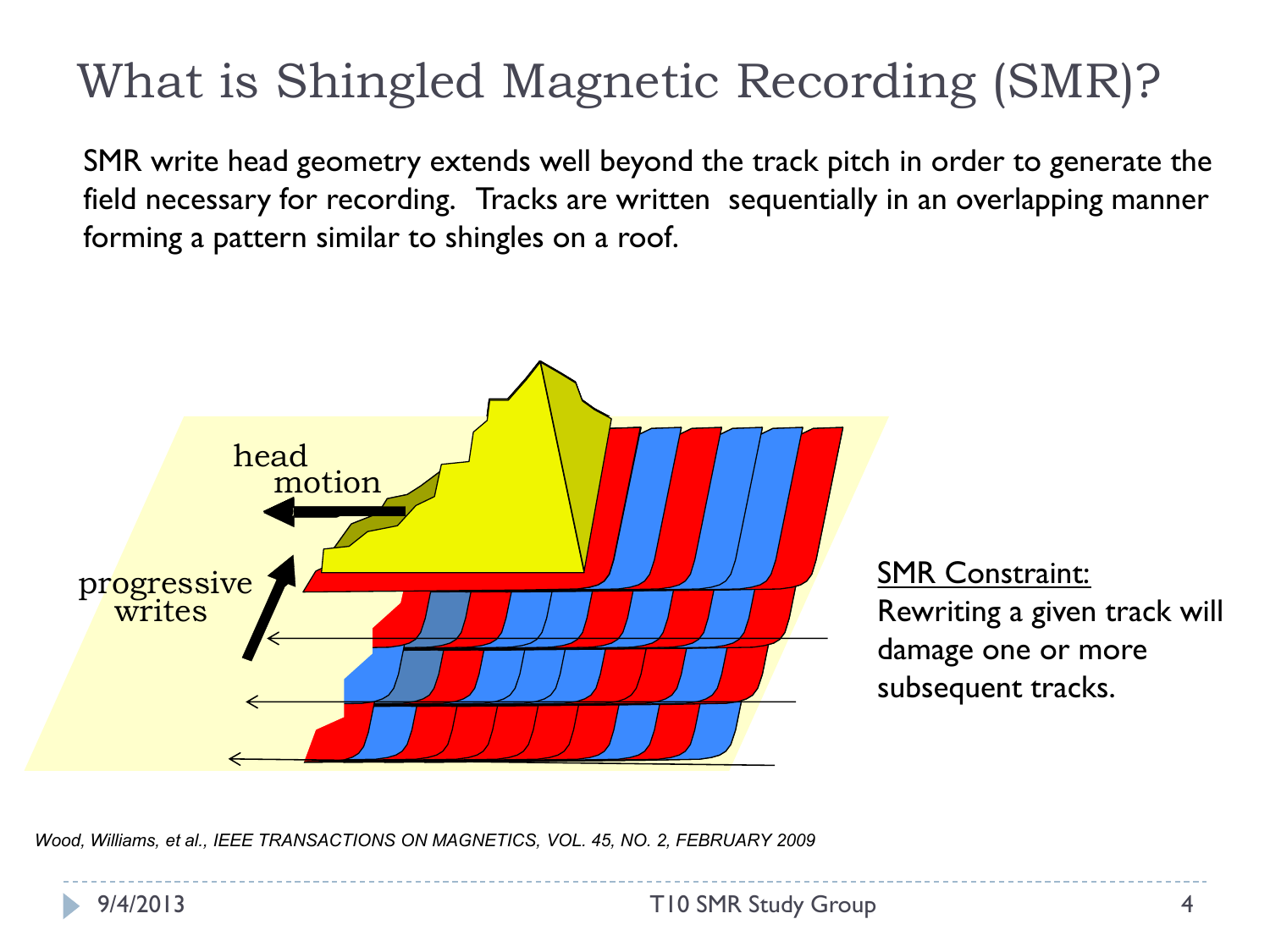# SMR Types

| <b>SMR</b> category | <b>Description</b>                                                                                                                                                                                            |
|---------------------|---------------------------------------------------------------------------------------------------------------------------------------------------------------------------------------------------------------|
| Drive managed       | No host changes. SMR device manages all requests.<br>Performance is unpredictable in some workloads. Backward<br>compatible                                                                                   |
| Host aware          | Host uses new commands & information to optimize write<br>behavior. If host sends sub-optimal requests the SMR device<br>accepts the request but performance may become<br>unpredictable. Backward compatible |
| <b>Restricted</b>   | Host uses new commands & information to optimize write<br>behavior. Performance is predictable. If host sends sub-<br>optimal requests the SMR device rejects the request. Not<br>backward compatible         |



 $\blacktriangleright$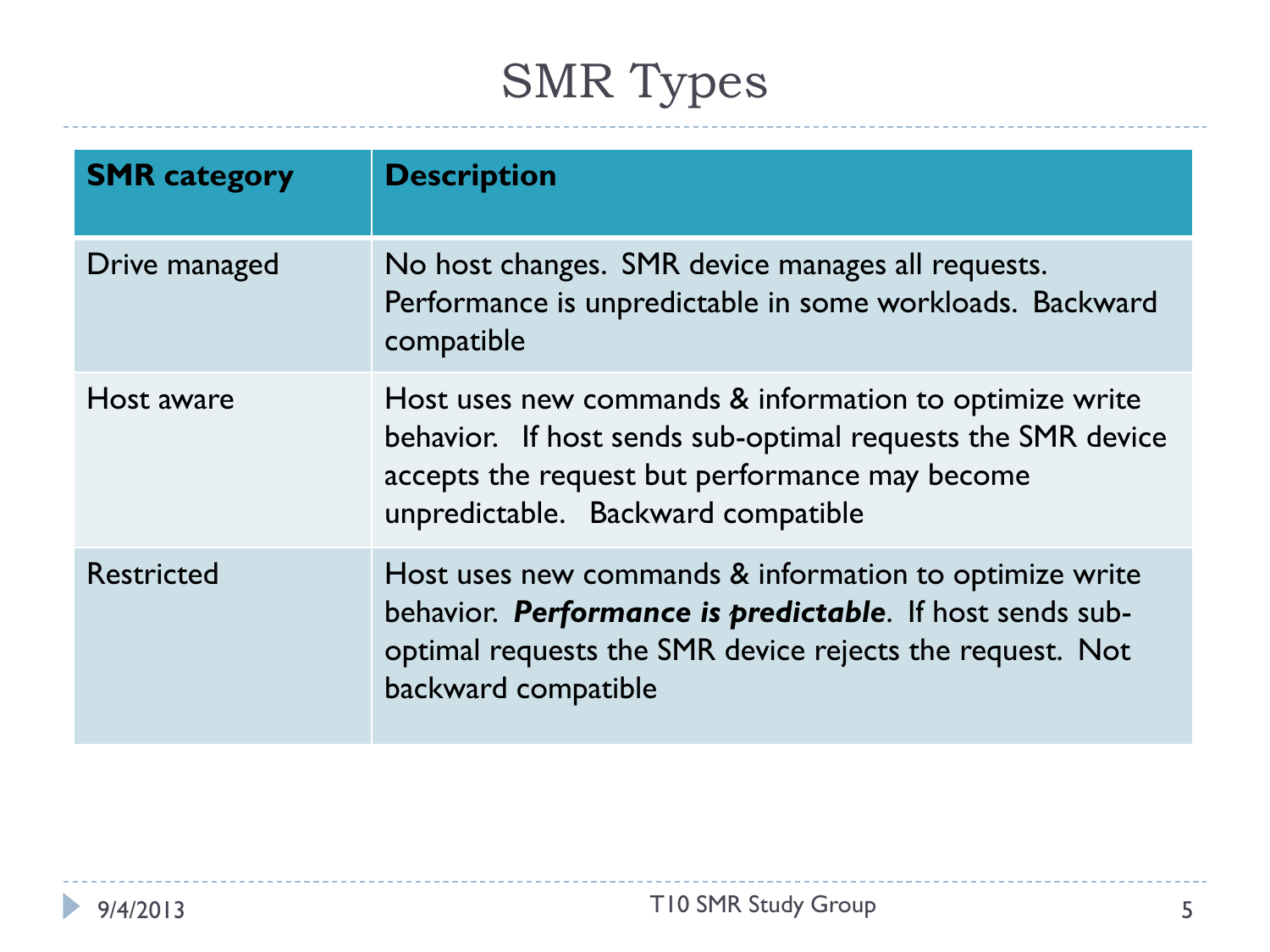#### Benefits of SMR

(Sequential Writing vs. Device-Managed random writing)

#### ▶ Design

- SMR drives are designed to write sequentially to the media
- Some drives have multiple zones with guard bands between them
- **Other drives may have a single zone that encompasses the entire drive**

#### ▶ Effect if the rules are followed

- SMR drives have better mechanisms to limit adjacent track interference and wide area track effects
	- These effects are minimized because guard bands separate the SMR zones
- ▶ No Background or foreground tasks are required to mitigate issues associated with breaking the rules

#### ▶ End result if the rules are followed

- ▶ Cost /TB is reduced due to SMR technology
- **Less data movement relative to a device-managed solution** 
	- **Power consumption and related metrics are reduced**
- **Performance is optimal**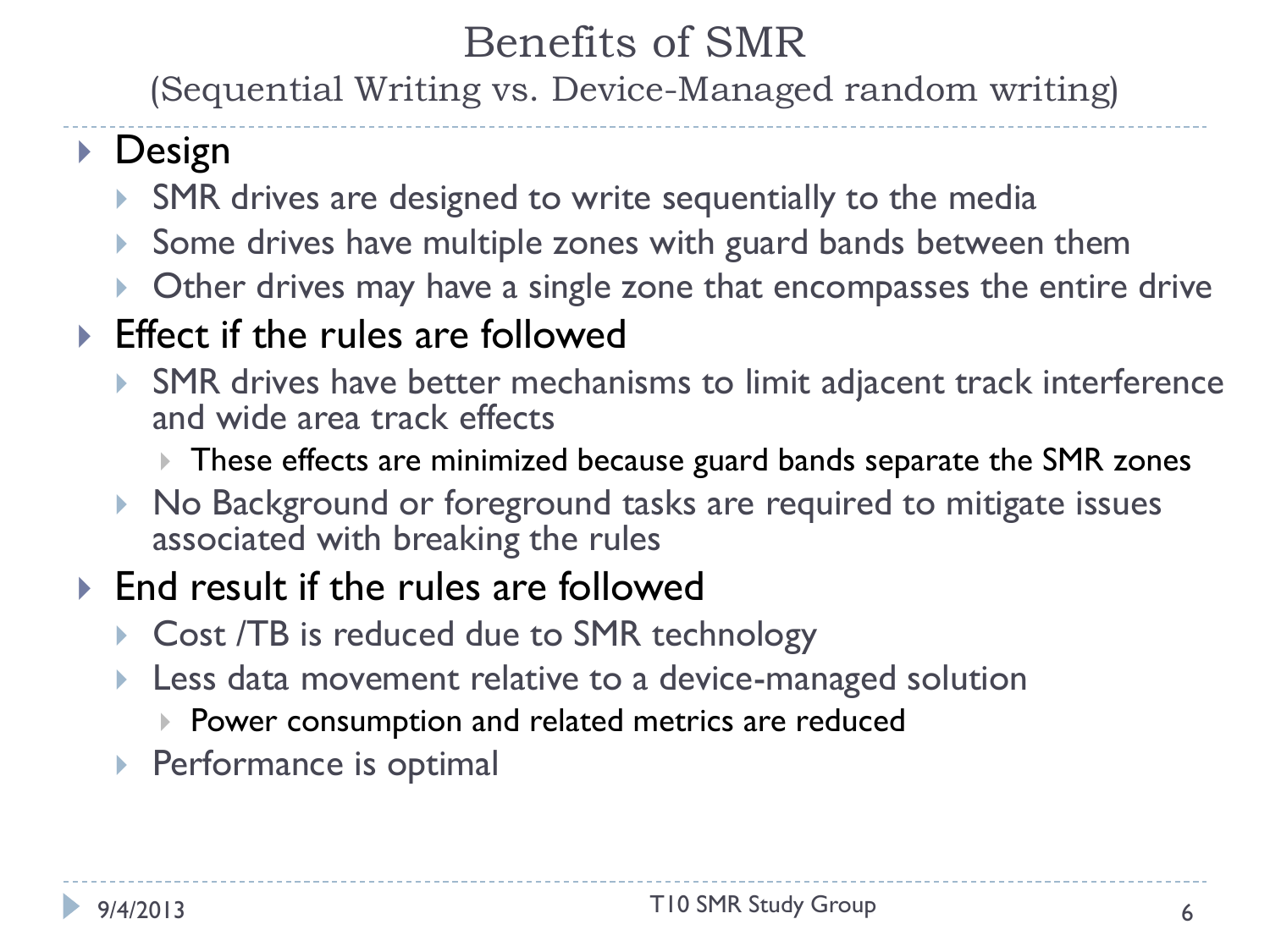## SMR Interface Principles



- ▶ SMR drives may be divided into zones: Random Write and SMR
- A Random Write zone is a range of LBAs that may be written randomly
	- The device provides media in this area that is optimized for random writing.
	- This type of zone may raise the cost of the device or lower the overall capacity of the device
- An SMR zone is a zone that should be written sequentially
	- The drive maintains a write pointer for each zone
		- If the initiator does not write starting at the write pointer, **then** *the SMR zone rules have been violated*
	- The drive may provide a mechanism to retrieve the write pointer
		- Important for surprise power removal and data recovery operations
		- May be a part of the zone map described below
	- $\triangleright$  The device provides a mechanism to reset the write pointer to the beginning of the zone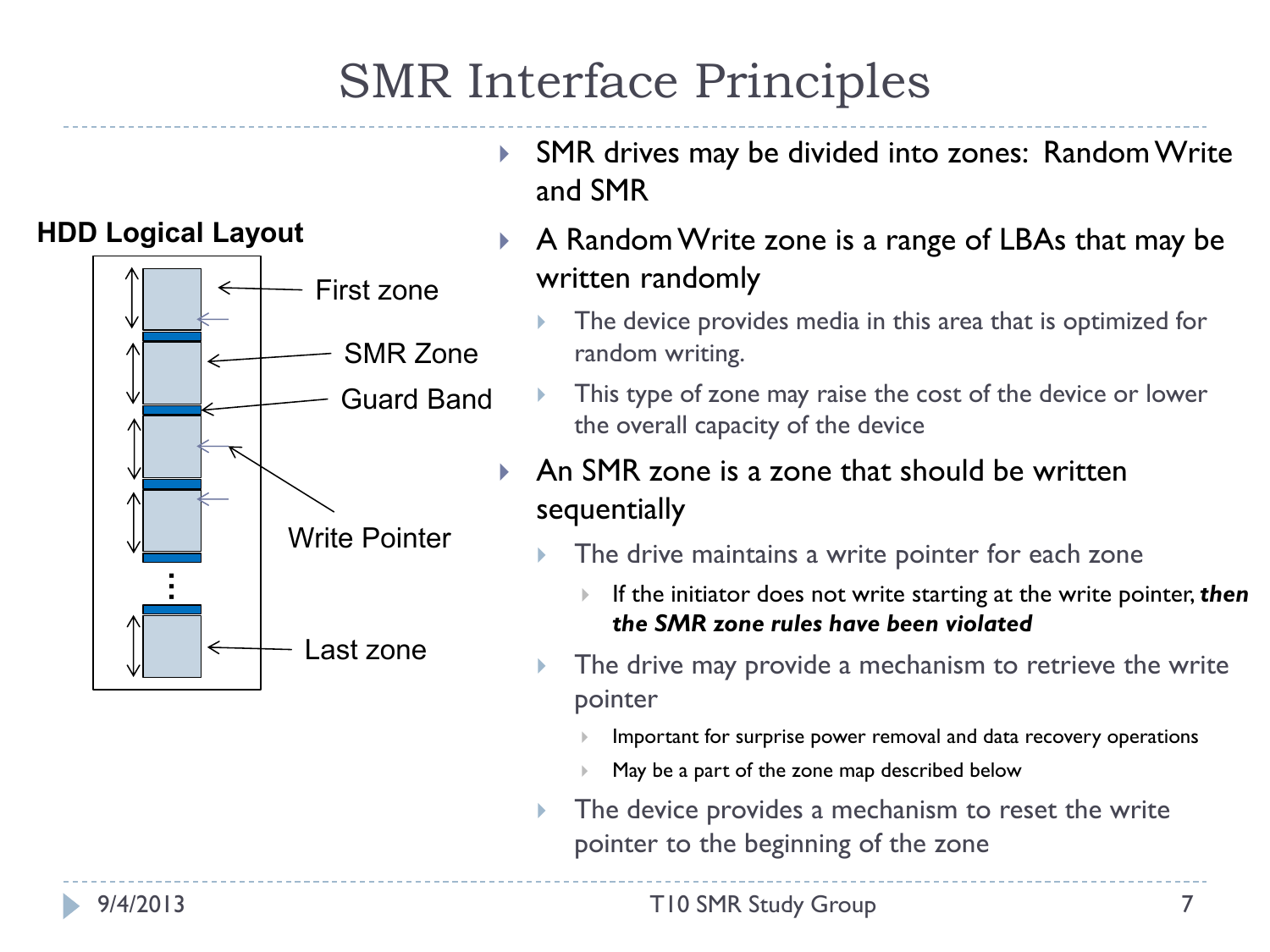## SMR Interface Principles (continued)



- The drive provides a mechanism to report the zone map
	- Zones (Start and Length) and zone types (SMR or Random Write)
- If the SMR zone rules are violated
	- Devices may have unpredictable performance of nonsequential write commands
	- Devices may have unpredictable performance of future read and write commands
	- Devices may fail commands to maintain consistent performance
- New capabilities to be specified in INCITS T10 and T13 committees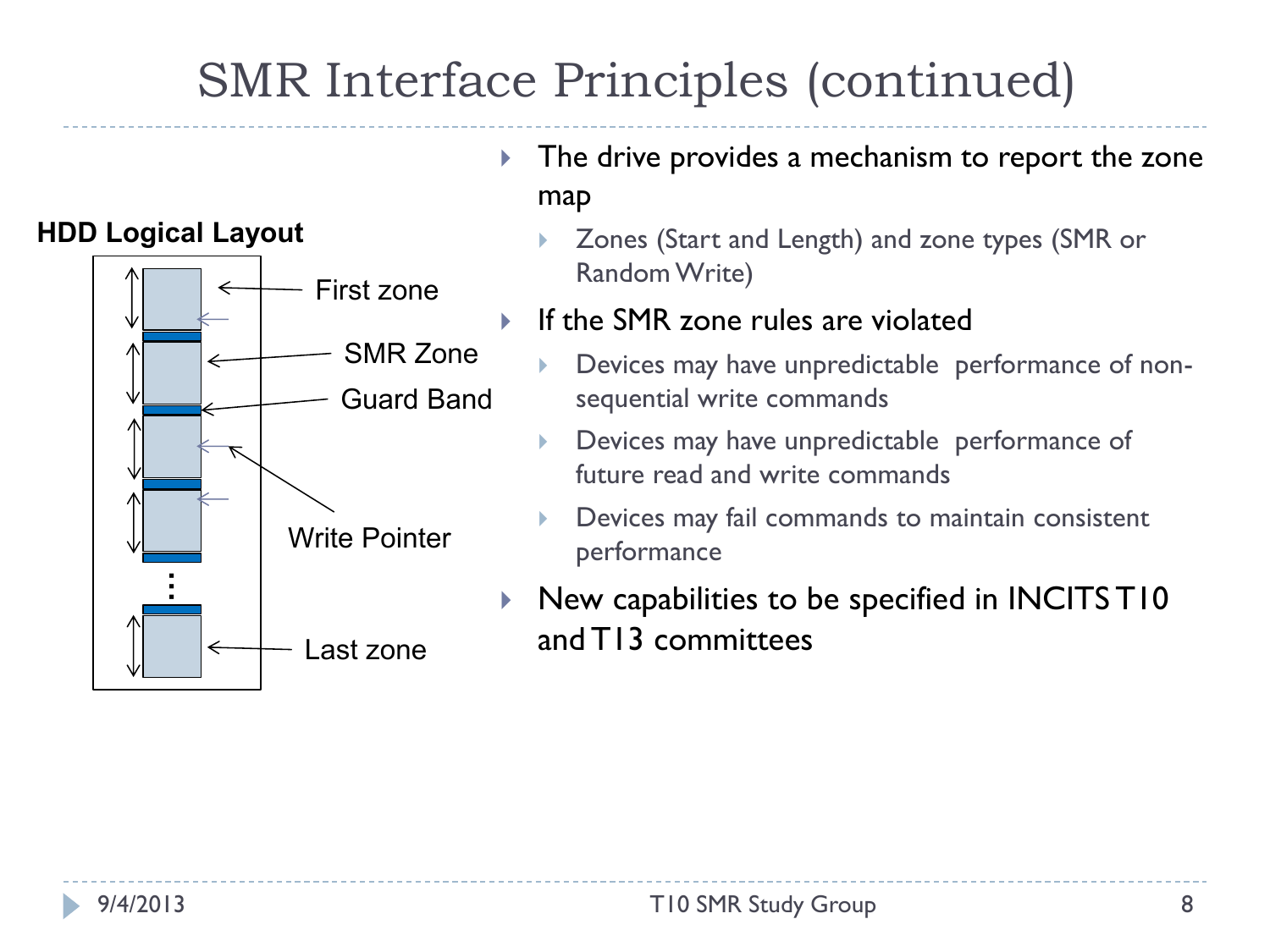# Restricted



- ▶ For SMR zones the following is true
	- The device expects writes to be at the write pointer
	- The device treats writes at location other than the write pointer as an exception causing a failed write command
	- No mitigations for non-sequential writes
	- Maintains consistent performance
		- Minimizes data movement
	- Not backward compatible
- ▶ Random access zones are optional
	- Random access zones do not have a write pointer
	- ▶ Backward compatible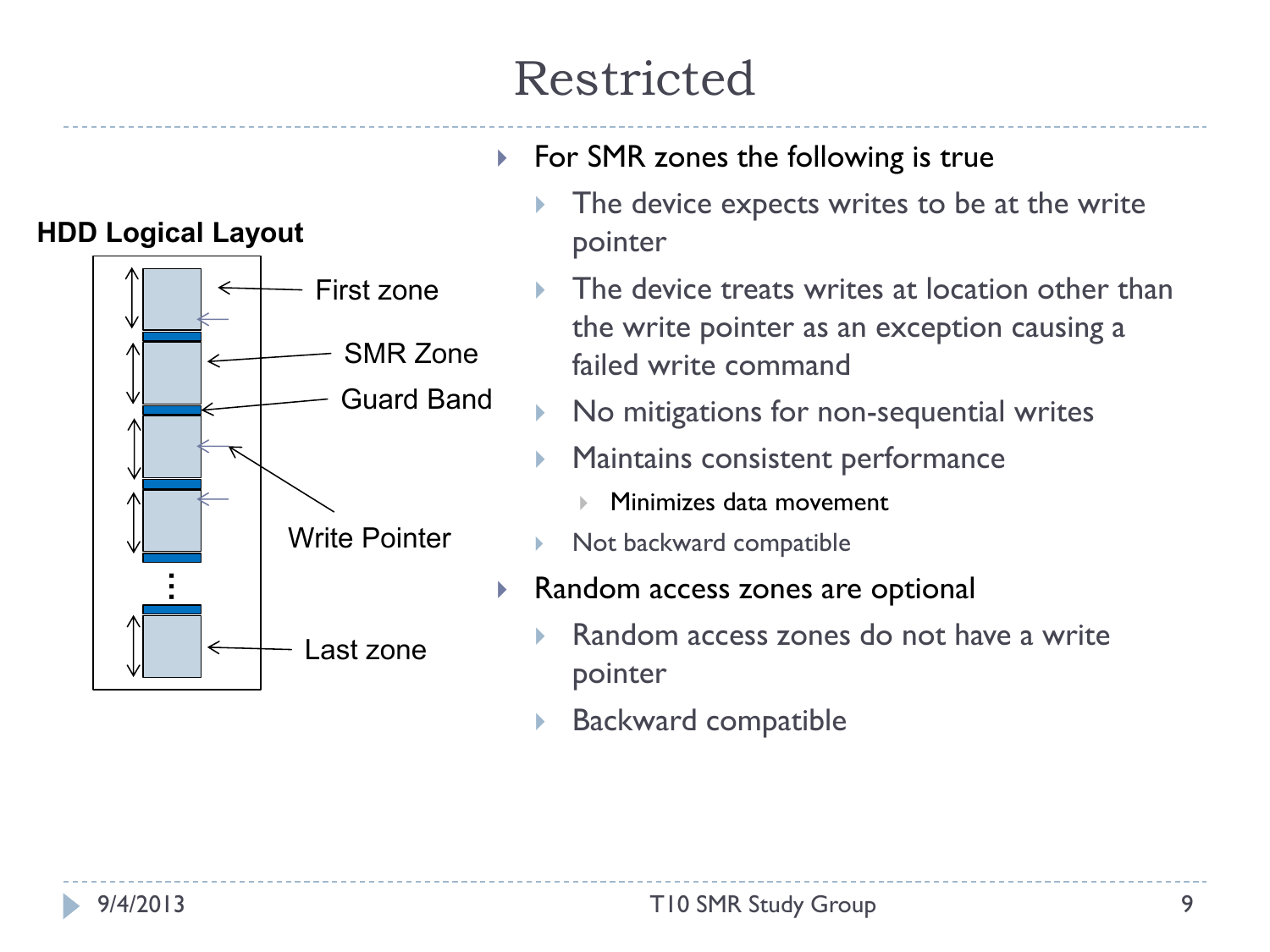#### Host Aware

(Drive accepts random write commands by providing assistance)



- $\triangleright$  For SMR zones the following is true:
	- The device expects writes to be at the write pointer
	- Assistance enable random access to be used throughout the drive volume
	- Assistance may cause inconsistent performance on current and future commands
	- Backward compatible
- ▶ Random access zones are optional
	- Random access zones do not have a write pointer
	- Backward compatible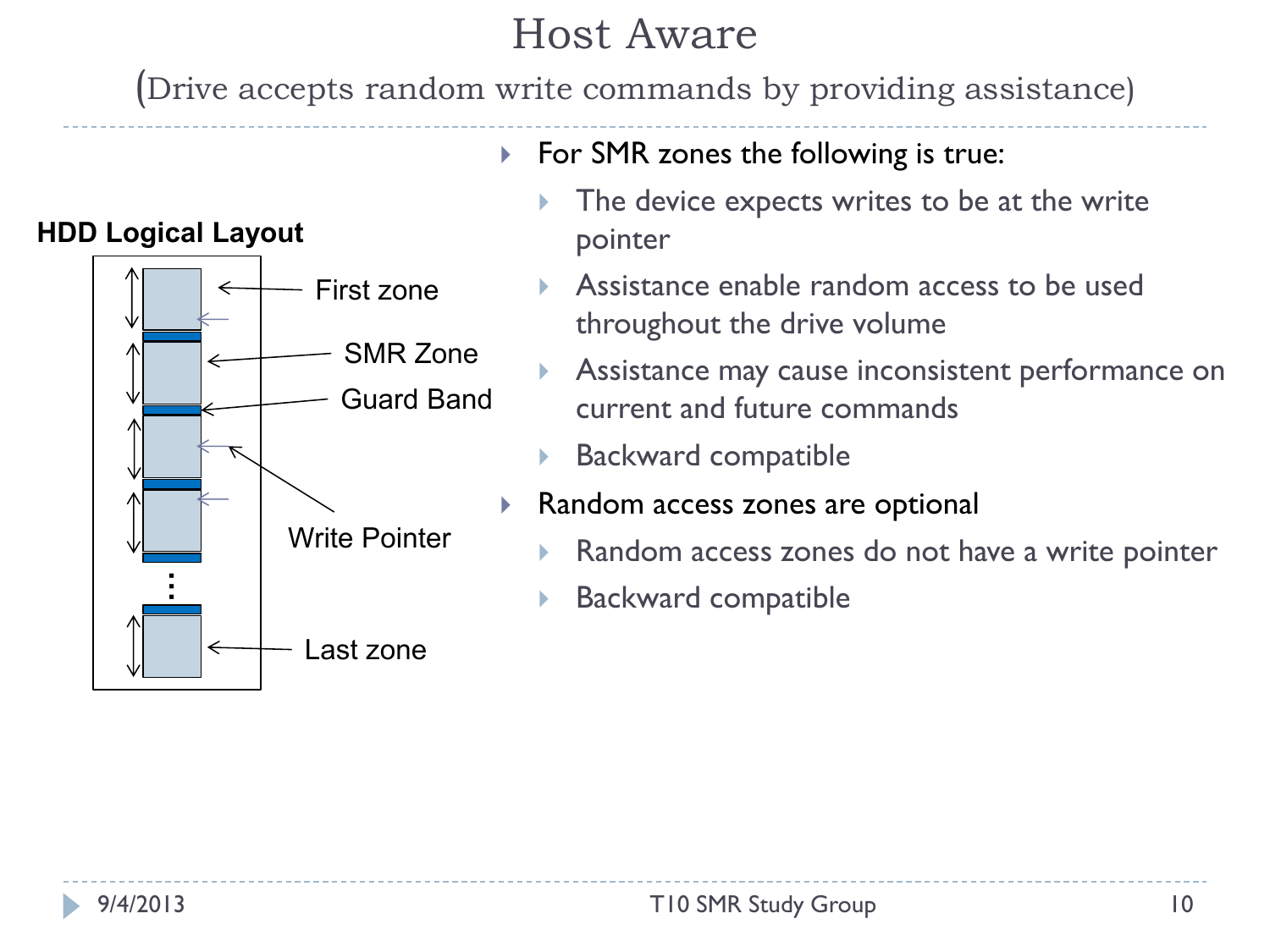### Discussion Questions

- ▶ Do you prefer to fail commands that would have an adverse effect on performance or data movement, or is compatibility more important?
	- Does reducing background operations affect your position?

### ▶ Do you require compatibility?

- Do you prefer sequential write pointer mitigations to be done during the offending write command? or
- If Is it better to maintain consistent write performance and slow down future reads or writes
- If Is it better to follow the rules and have the system perform garbage collection activities?
	- ▶ Versus having the drive perform garbage collection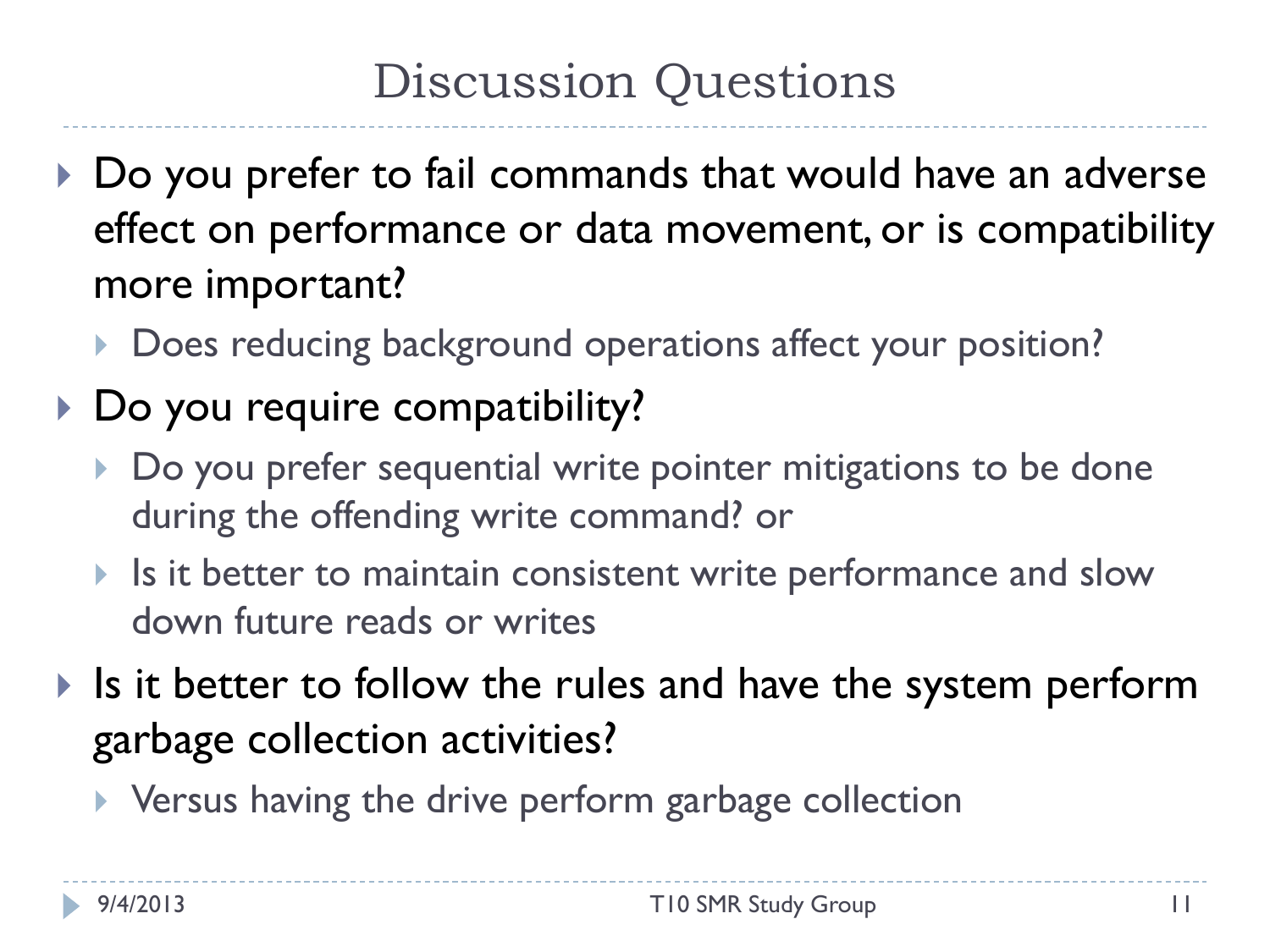### Drive formatting trade-offs

- ▶ How much drive capacity needs to be random write versus sequential write?
- ▶ How much of the workload is expected to be random writes?
- ▶ How many random write zones are needed?
- ▶ Are there other application client specific factors?
- ▶ Is 256 MiB SMR zone size a good choice?
- Are Random Write Zones needed?
- ▶ What is impact of restricting the number of "active" zones (i.e., zones with write pointers that are neither zero nor the max size)?